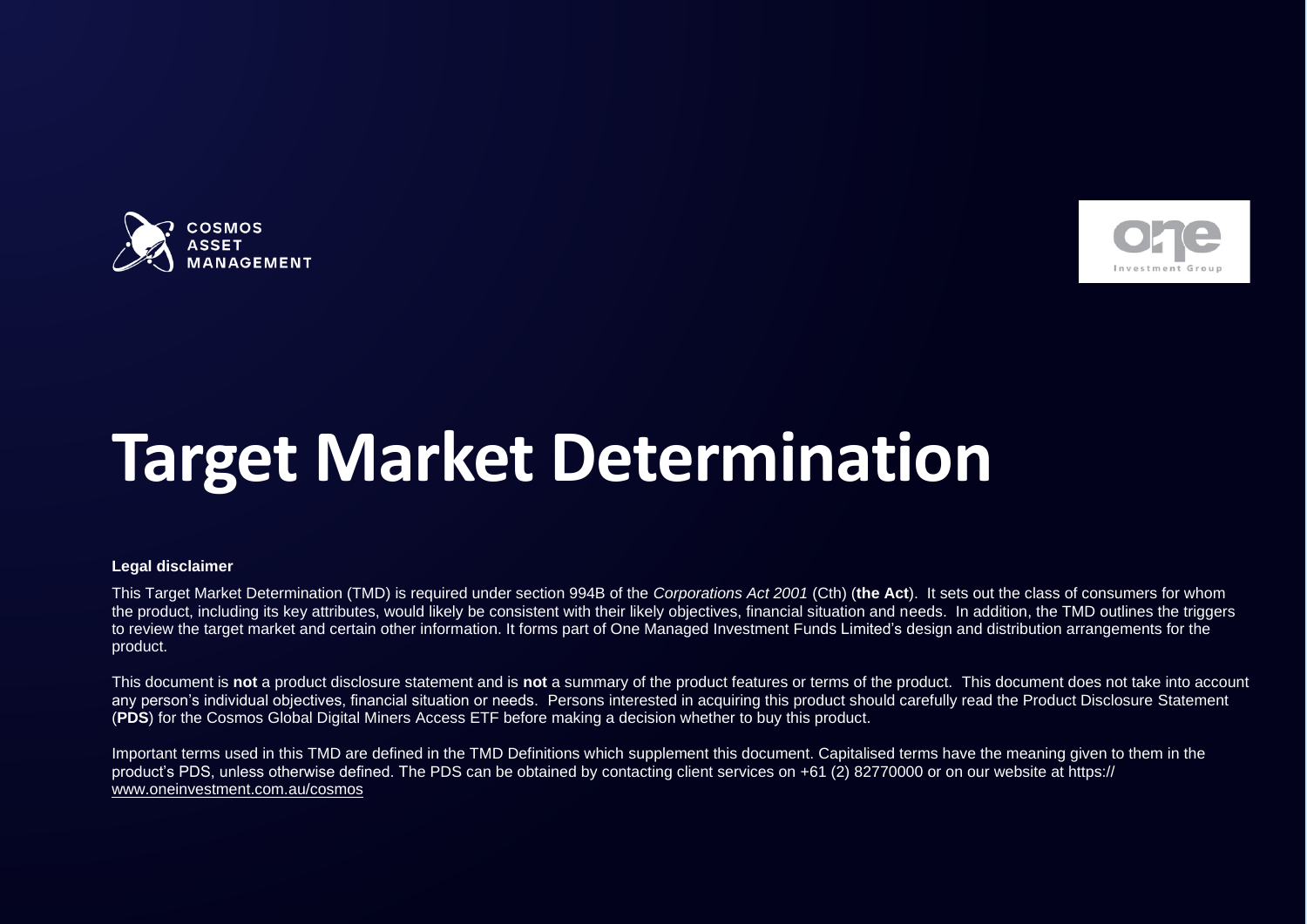



#### **Target Market Summary**

**This product is likely to be appropriate for a consumer seeking access to new and emerging technologies and payment systems being global digital asset mining companies to be used as a satellite component of their portfolio where the consumer has a medium to long investment timeframe and a high risk/return profile.**

**This product is unlikely to be appropriate for a consumer seeking capital preservation, capital guaranteed or income distribution.**

| <b>Issuer</b>      | <b>One Managed Investment Funds Limited</b>    | <b>ISIN Code</b>              | <b>TBA</b>     |
|--------------------|------------------------------------------------|-------------------------------|----------------|
| <b>Issuer ABN</b>  | 47 117 400 987                                 | <b>Market Identifier Code</b> | <b>DIGA</b>    |
| <b>Issuer AFSL</b> | 297042                                         | <b>Product Exchange code</b>  | CHI-X          |
| <b>Fund</b>        | <b>Cosmos Global Digital Miners Access ETF</b> | Date TMD approved             | 7 October 2021 |
| <b>ARSN</b>        | 652 817 840                                    | <b>TMD Version</b>            |                |
| <b>APIR Code</b>   | <b>TBA</b>                                     | <b>TMD Status</b>             | Current        |

# **Description of Target Market**

This part is required under section 994B(5)(b) of the Act.

# **TMD indicator key**

The Consumer Attributes for which the product is likely to be appropriate have been assessed using a red/amber/green rating methodology with appropriate colour coding:

In target market  $\Box$  Potentially in target market  $\Box$  Not considered in target market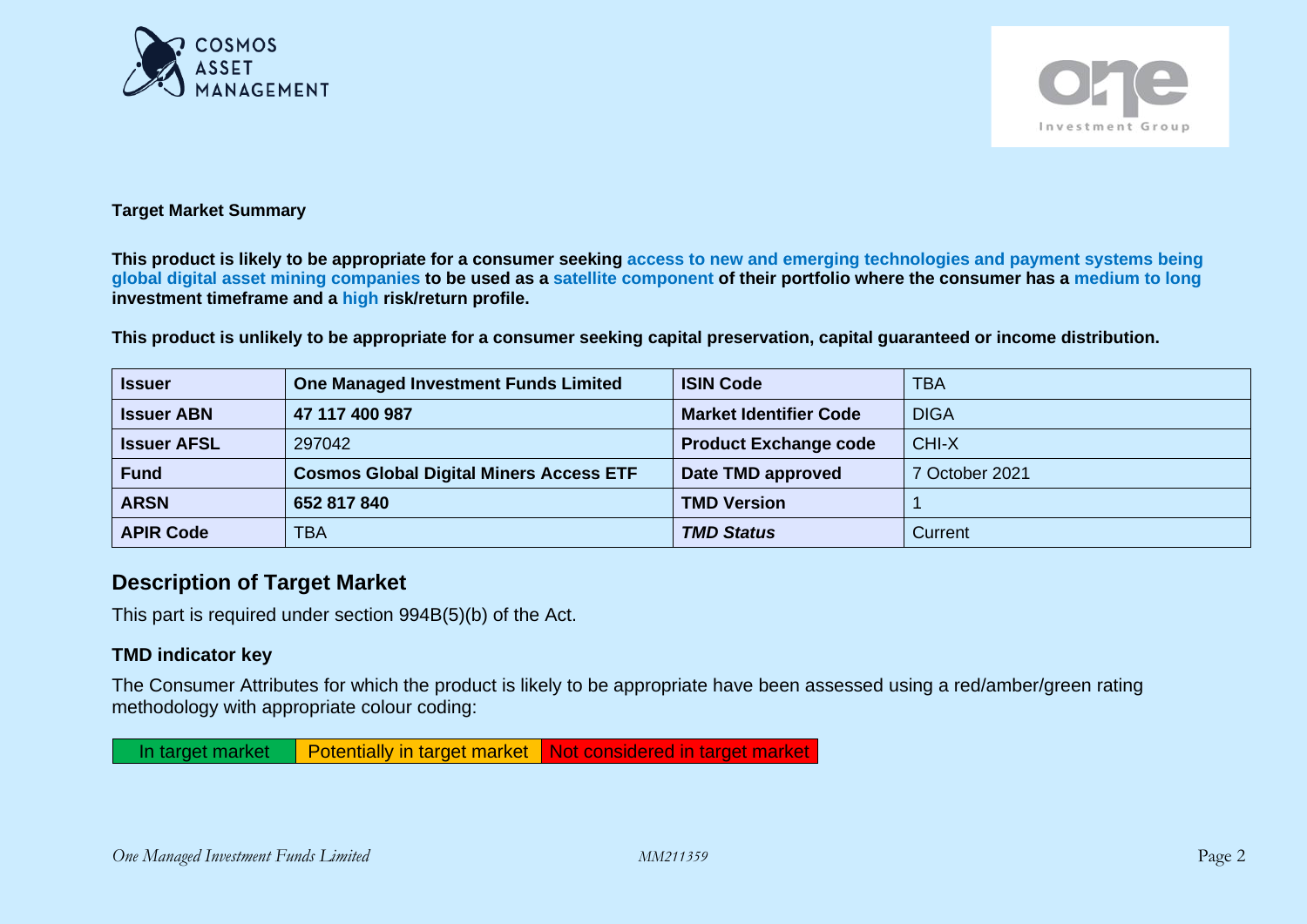



## **Instructions**

In the tables below, Column 1, Consumer Attributes, indicates a description of the likely objectives, financial situation and needs of the class of consumers that are considering this product. Column 2, TMD indicator, indicates whether a consumer meeting the attribute in column 1 is likely to be in the target market for this product.

Generally, a consumer is unlikely to be in the target market for the product if:

- **one or more** of their Consumer Attributes correspond to a **red** rating, or
- **three or more** of their Consumer Attributes correspond to an **amber** rating.

## **Investment products and diversification**

A consumer (or class of consumer) may intend to hold a product as part of a diversified portfolio (typically with an intended product use of *satellite/small allocation* or *core component*). In such circumstances, the product should be assessed against the consumer's attributes for the relevant portion of the portfolio, rather than the consumer's portfolio as a whole. For example, a consumer may seek to construct a conservative portfolio with a satellite/small allocation to growth assets. In this case, it may be likely that a product with a *High* or *Very High* risk/return profile is consistent with the consumer's objectives for that allocation notwithstanding that the risk/return profile of the consumer as a whole is *Low* or *Medium*. In making this assessment, distributors should consider all features of a product (including its key attributes).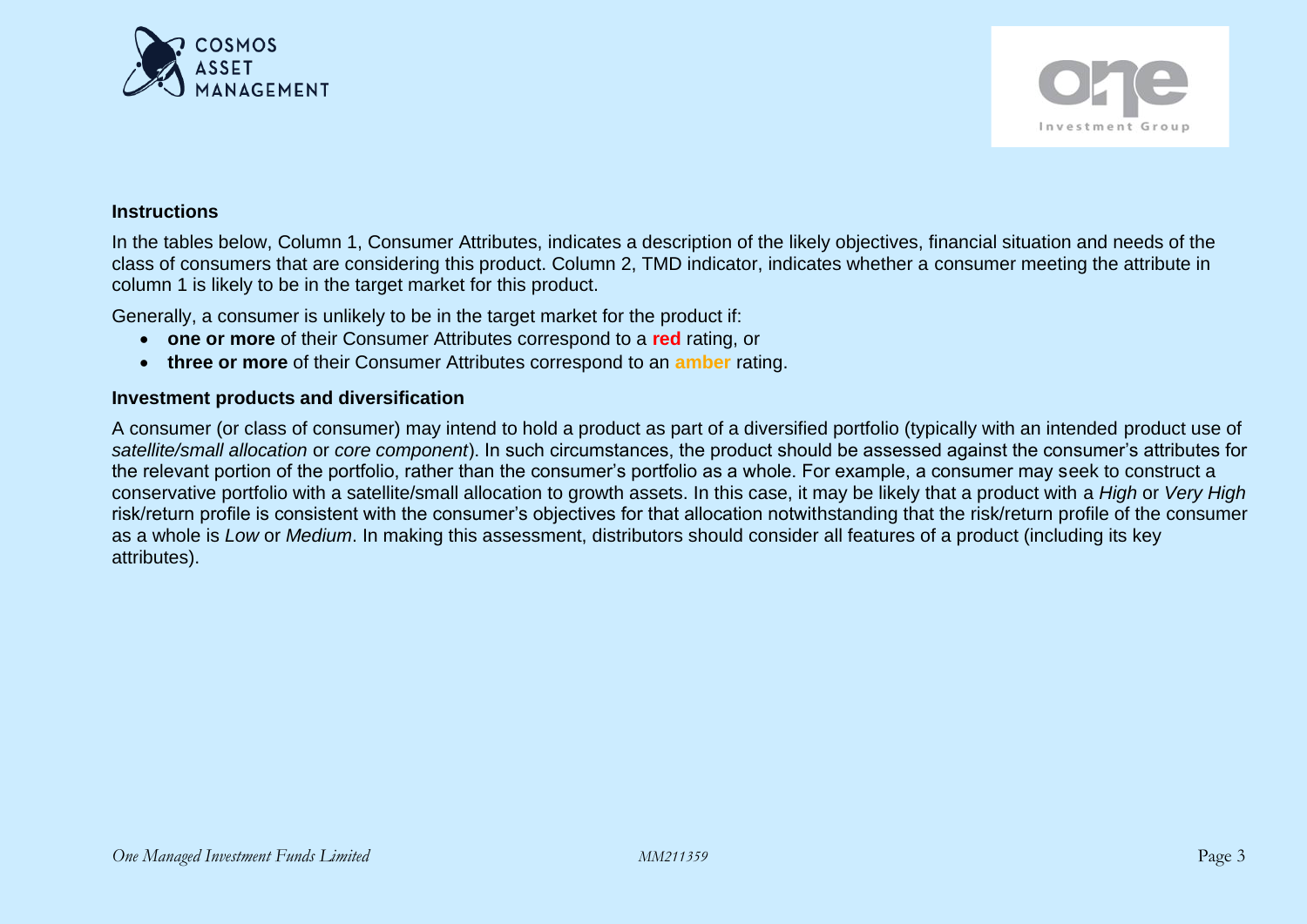



| <b>Consumer Attributes</b>                                | <b>TMD Indicator</b> | <b>Product description including key attributes</b>                                                                                                  |  |
|-----------------------------------------------------------|----------------------|------------------------------------------------------------------------------------------------------------------------------------------------------|--|
| <b>Consumer's investment objective</b>                    |                      |                                                                                                                                                      |  |
| <b>Capital Growth</b>                                     | Green                | The Fund aims to provide investors with the performance of the Global Digital                                                                        |  |
| <b>Capital Preservation</b>                               | <b>Red</b>           | Miners Index (Index), before fees and expenses. Companies included in the<br>Index will generally be high-growth companies with low dividend yields. |  |
| <b>Capital Guaranteed</b>                                 | <b>Red</b>           |                                                                                                                                                      |  |
| <b>Income Distribution</b>                                | <b>Red</b>           |                                                                                                                                                      |  |
| Consumer's intended product use (% of Investable Assets)  |                      |                                                                                                                                                      |  |
| Solution/Standalone (75-100%)                             | <b>Red</b>           | The Fund invests in global companies that comprise the Index.                                                                                        |  |
| Core Component (25-75%)                                   | Amber                | The Fund has Medium portfolio diversification.                                                                                                       |  |
| Satellite/small allocation (<25%)                         | Green                | Investors should use the Fund as a Satellite/smaller allocation.                                                                                     |  |
| <b>Consumer's investment timeframe</b>                    |                      |                                                                                                                                                      |  |
| Short ( $\leq$ 2 years)                                   | <b>Red</b>           | The minimum suggested timeframe for holding investments in the Fund is at                                                                            |  |
| Medium $(> 2$ years)                                      | Amber                | least 5 years.                                                                                                                                       |  |
| Long $(> 5$ years)                                        | Green                |                                                                                                                                                      |  |
| Consumer's Risk (ability to bear loss) and Return profile |                      |                                                                                                                                                      |  |
| Low                                                       | <b>Red</b>           | The Fund has a risk band of High.                                                                                                                    |  |
| Medium                                                    | Amber                | The Fund aims to provide investors with the performance of the Index before                                                                          |  |
| <b>High</b>                                               | Green                | fees and expenses.                                                                                                                                   |  |
| <b>Very High</b>                                          | Green                |                                                                                                                                                      |  |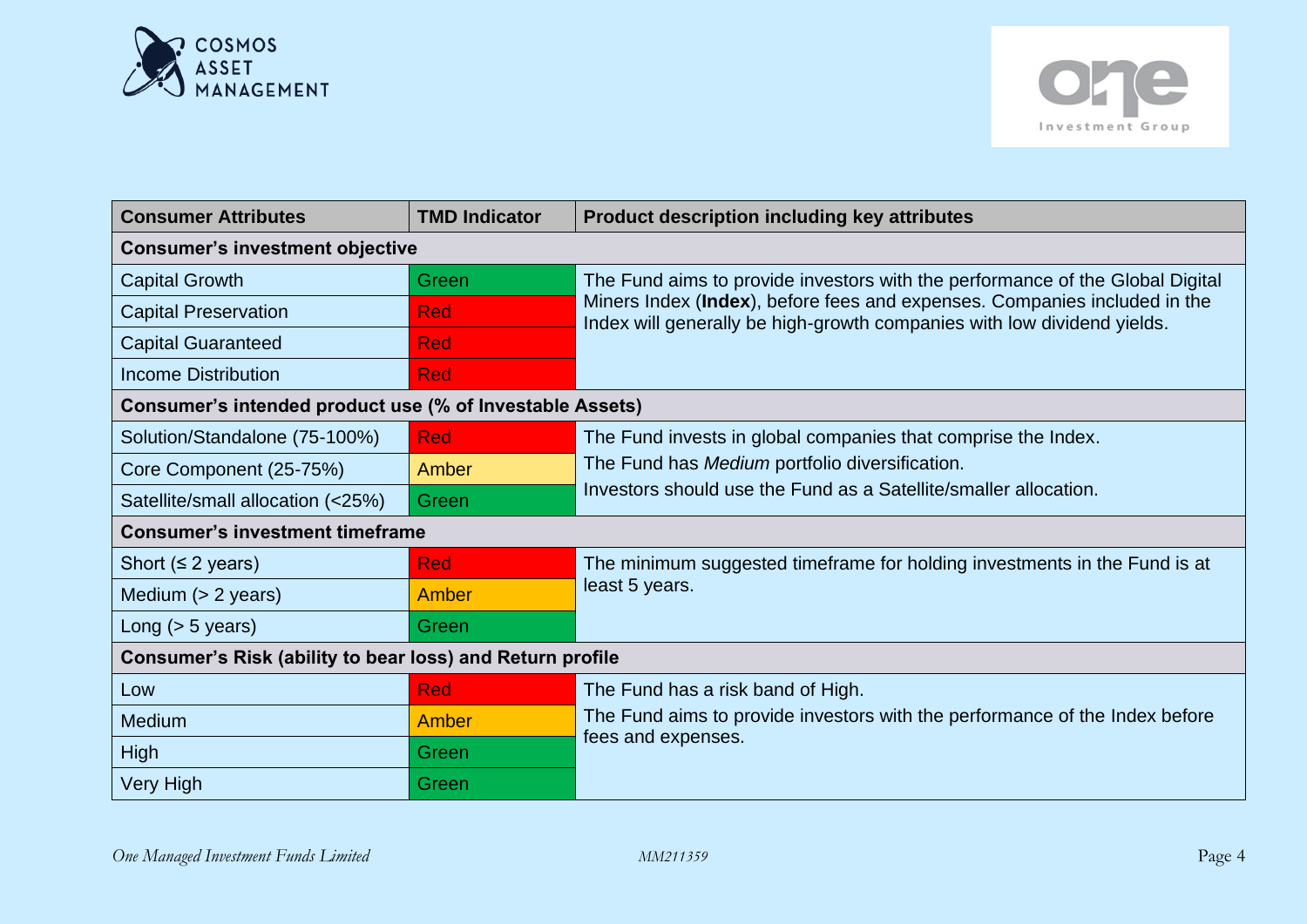



| Consumer's need to withdraw money |       |                                                                                                                                                                                                                                                                                                                                                                                      |  |
|-----------------------------------|-------|--------------------------------------------------------------------------------------------------------------------------------------------------------------------------------------------------------------------------------------------------------------------------------------------------------------------------------------------------------------------------------------|--|
| <b>Daily</b>                      | Green | As an exchange-traded product, the Fund is expected to be liquid and                                                                                                                                                                                                                                                                                                                 |  |
| Weekly                            | Green | tradeable on the Australian Chi-X market under normal circumstances.<br>However, there can be no assurances that there will be a liquid market for<br>Units. The Responsible Entity has in place market making arrangements to<br>assist in maintaining liquidity for the Fund on the Exchange, however, there is<br>no guarantee that the Market Maker will fulfil its obligations. |  |
| Monthly                           | Green |                                                                                                                                                                                                                                                                                                                                                                                      |  |
| Quarterly                         | Green |                                                                                                                                                                                                                                                                                                                                                                                      |  |
| Annually or longer                | Green |                                                                                                                                                                                                                                                                                                                                                                                      |  |

# **Appropriateness**

One Managed Investment Funds Limited has assessed the product and formed the view that the product, including its key attributes, is likely to be consistent with the likely objectives, financial situation and needs of consumers in the target market as described above, as the features of this product in Column 3 of the table above are likely to be suitable for consumers with the attributes identified with a green TMD Indicator in Column 2.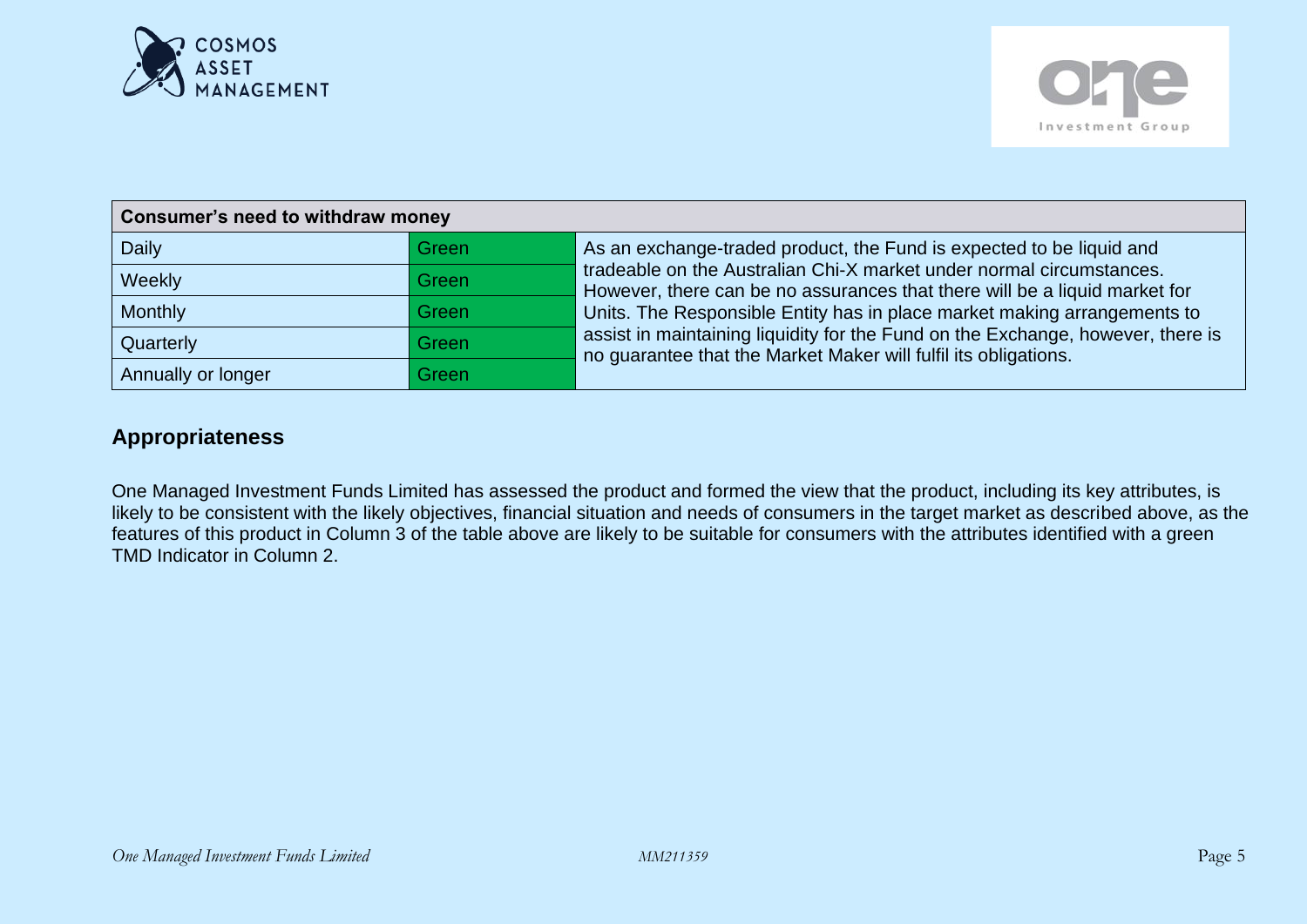



# **Distribution conditions/restrictions**

| <b>Distribution Condition</b>         | <b>Distribution Condition Rationale</b> |
|---------------------------------------|-----------------------------------------|
| There are no distribution conditions. | Not applicable.                         |

# **Review triggers**

This part is required under section 994B(5)(d) of the Act.

Material change to key attributes, fund investment objective and/or fees.

Material deviation from the index / investment objective over sustained period.

Key attributes have not performed as disclosed by a material degree and for a material period.

Determination by the issuer of an ASIC reportable Significant Dealing.

Material or unexpectedly high number of complaints (as defined in section 994A(1) of the Act) about the product or distribution of the product.

The use of Product Intervention Powers, regulator orders or directions that affects the product.

## **Mandatory review periods**

This part is required under section 994B(5)(e) and (f) of the Act.

| <b>Review period</b> | <b>Maximum period for review</b> |
|----------------------|----------------------------------|
| Initial review       | 1 year and 3 months              |
| Subsequent review    | 3 years and 3 months             |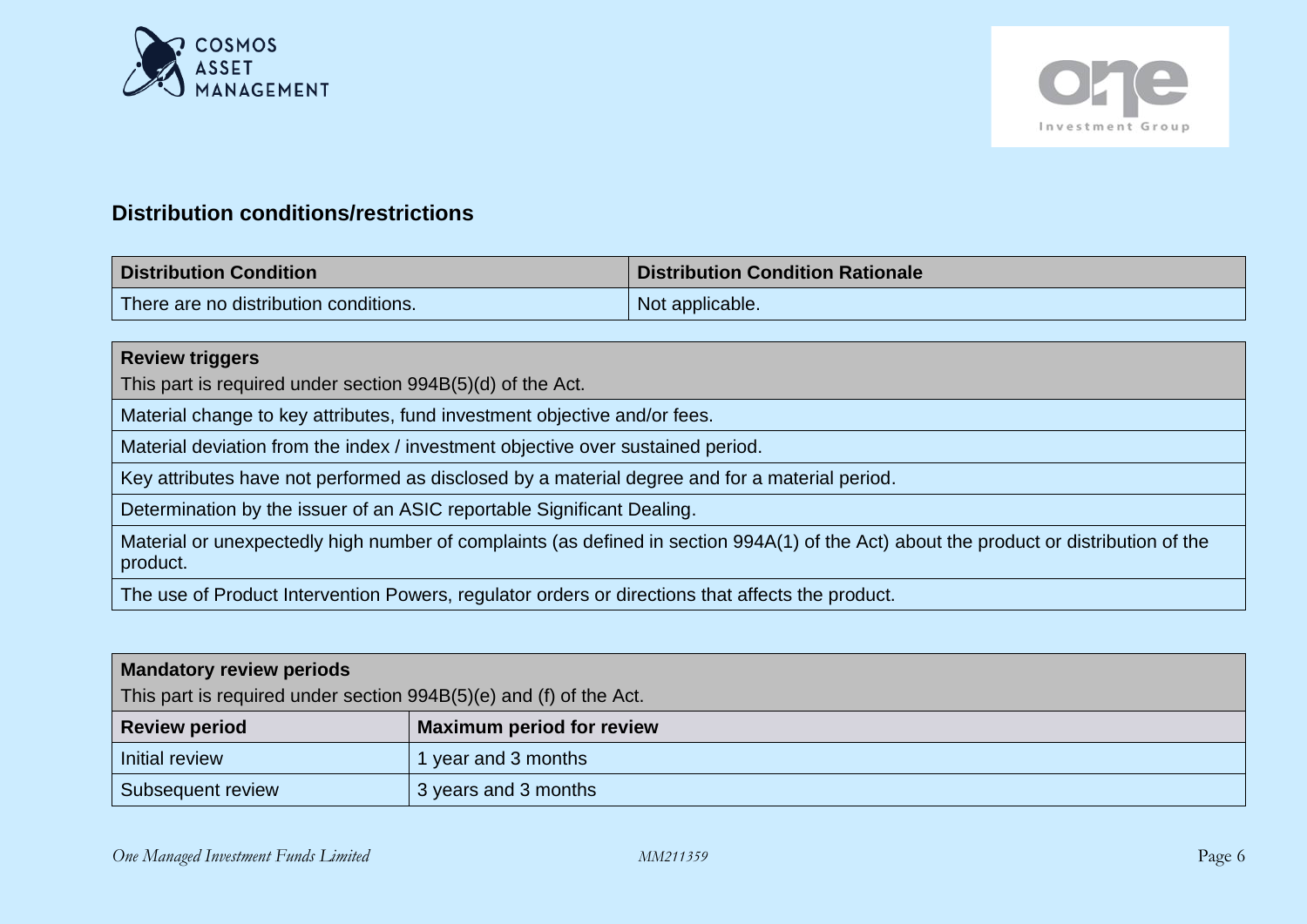



| <b>Distributor reporting requirements</b><br>This part is required under section $994B(5)(g)$ and (h) of the Act.                                                                                                                |                                                                                                                             |                                                                 |  |
|----------------------------------------------------------------------------------------------------------------------------------------------------------------------------------------------------------------------------------|-----------------------------------------------------------------------------------------------------------------------------|-----------------------------------------------------------------|--|
| <b>Reporting requirement</b>                                                                                                                                                                                                     | <b>Reporting period</b>                                                                                                     | Which distributors this<br>requirement applies to               |  |
| Complaints (as defined in section 994A(1) of the Act)<br>relating to the product design, product availability and<br>distribution. The distributor should provide all the<br>content of the complaint, having regard to privacy. | Within 10 business days following end of calendar<br>quarter                                                                | All distributors                                                |  |
| Significant dealing outside of target market, under<br>$s994F(6)$ of the Act.<br>See Definitions for further detail.                                                                                                             | As soon as practicable but no later than 10<br>business days after distributor becomes aware of<br>the significant dealing. | All distributors other<br>than execution-only<br><b>brokers</b> |  |
| To the extent a distributor is aware, dealings outside<br>the target market, including reason why acquisition is<br>outside of target market, and whether acquisition<br>occurred under personal advice.                         | Within 10 business days following the end of the<br>calendar quarter.                                                       | All distributors other<br>than execution-only<br><b>brokers</b> |  |

Distributors must report to One Managed Investment Funds Limited using the email address **DDO@oneinvestment.com.au** or the method specified at [https://www.oneinvestment.com.au/ddo/.](https://www.oneinvestment.com.au/ddo/) This link also provides contact details relating to this TMD for One Managed Investment Funds Limited.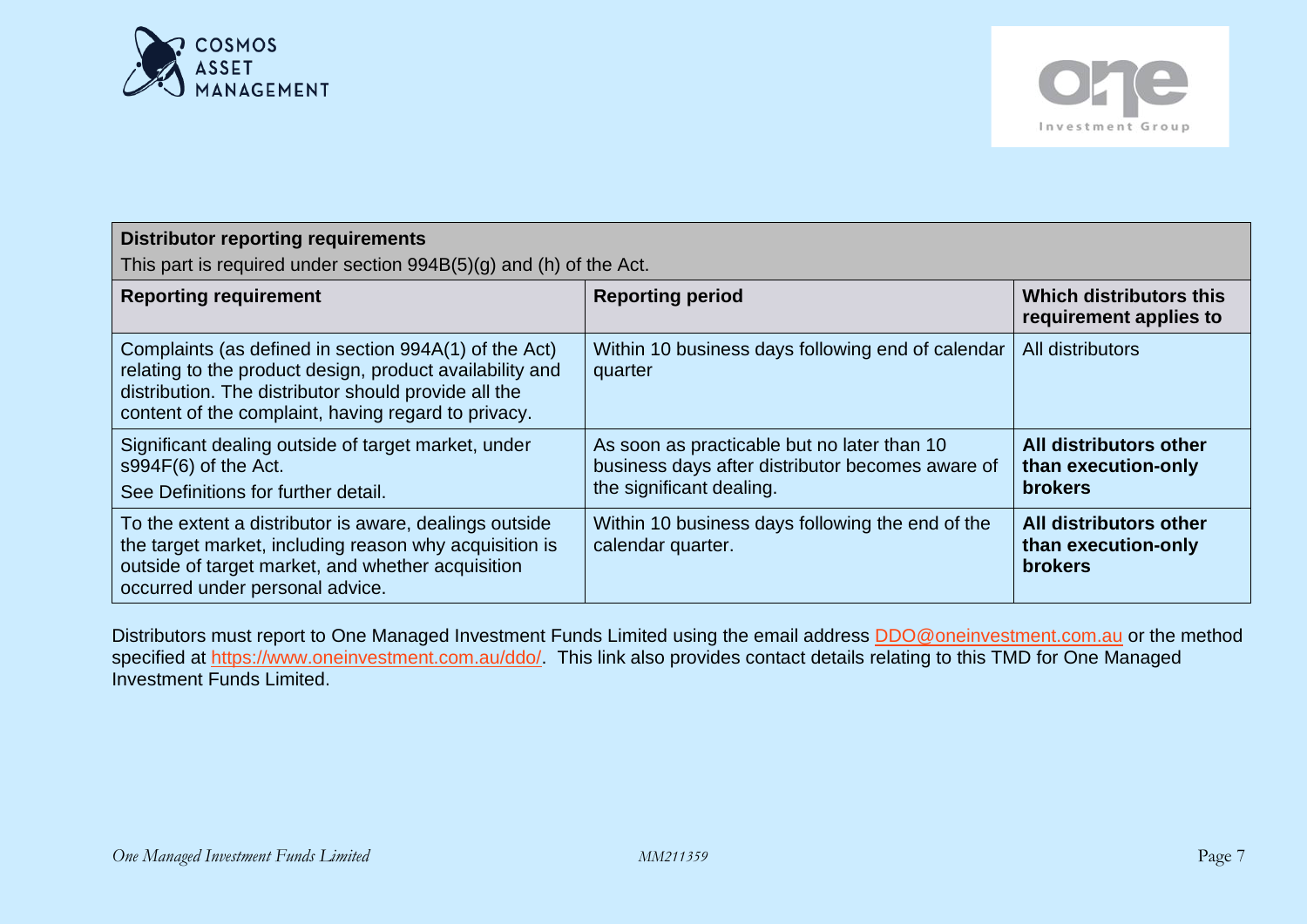



#### *Disclaimer*

Issued by One Managed Investment Funds Limited ABN 47 117 400 987 980 AFSL 297042 (**Issuer**). The Issuer is the responsible entity and issuer of units in the managed investment scheme referred to in this material. This material provides general information only and does not take into account your individual objectives, financial situation, needs or circumstances. Before making any investment decision, you should assess whether the material is appropriate for you and obtain financial advice tailored to you having regard to your individual objectives, financial situation, needs and circumstances. This material is not a financial product recommendation or an offer or solicitation with respect to the purchase or sale of any financial product in any jurisdiction.

This material is not intended for distribution to, or use by, any person or entity in any jurisdiction or country where such distribution or use would be contrary to local law or regulation.

# **Definitions**

| <b>Term</b>                            | <b>Definition</b>                                                                                                                                                                                                                                                                                         |
|----------------------------------------|-----------------------------------------------------------------------------------------------------------------------------------------------------------------------------------------------------------------------------------------------------------------------------------------------------------|
| <b>Consumer's investment objective</b> |                                                                                                                                                                                                                                                                                                           |
| <b>Capital Growth</b>                  | The consumer seeks to invest in a product designed to generate capital return. The consumer<br>prefers exposure to growth assets (such as shares or property) or otherwise seeks an investment<br>return above the current inflation rate.                                                                |
| <b>Capital Preservation</b>            | The consumer seeks to invest in a product to reduce volatility and minimise loss in a market<br>down-turn. The consumer prefers exposure to defensive assets (such as cash or fixed income<br>securities) that are generally lower in risk and less volatile than growth investments.                     |
| <b>Capital Guaranteed</b>              | The consumer seeks a guarantee or protection against capital loss whilst still seeking the<br>potential for capital growth (typically gained through a derivative arrangement). The consumer<br>would likely understand the complexities, conditions and risks that are associated with such<br>products. |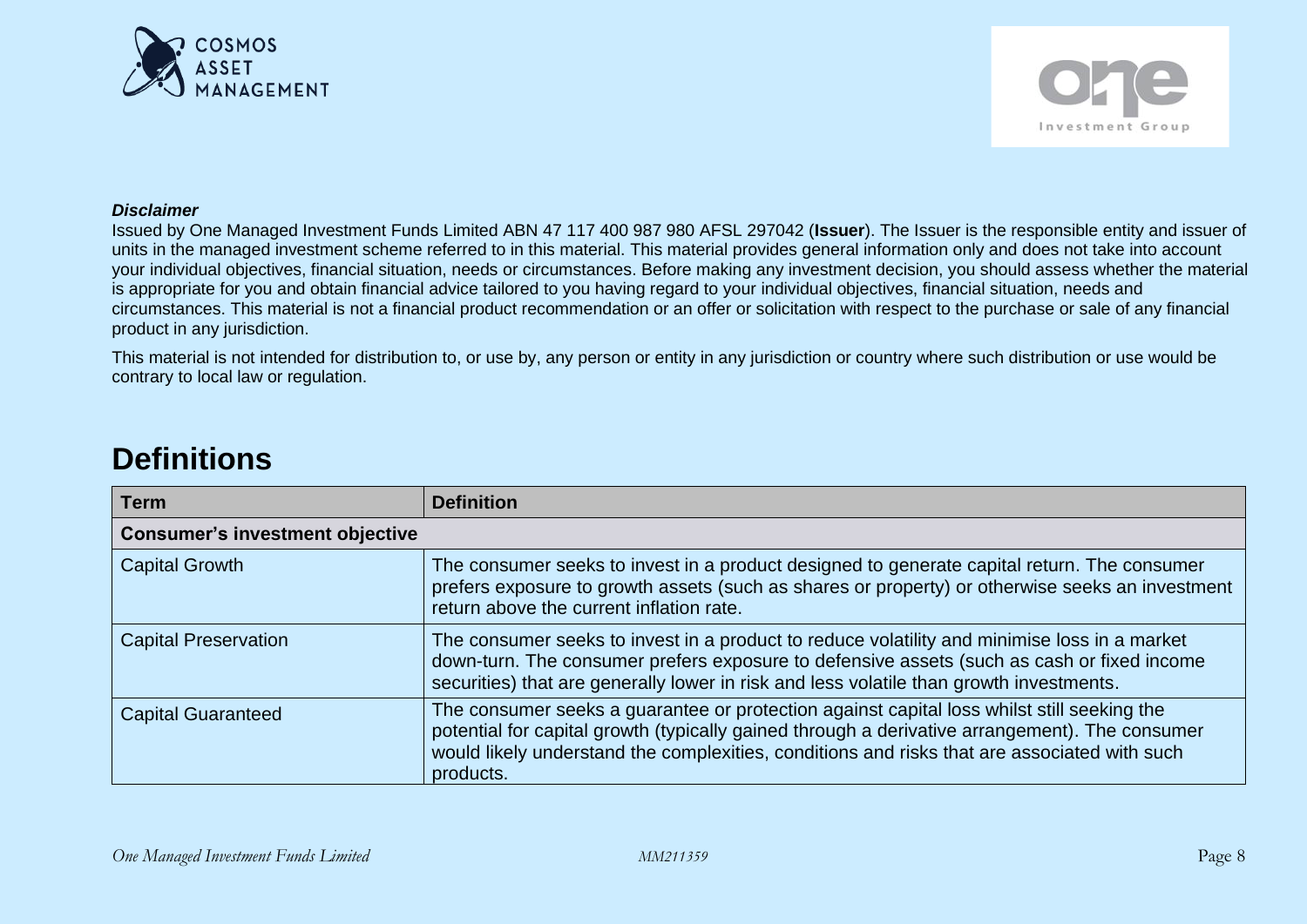



| <b>Term</b>                                                                                                     | <b>Definition</b>                                                                                                                                                                                                                                                                                                                                  |  |
|-----------------------------------------------------------------------------------------------------------------|----------------------------------------------------------------------------------------------------------------------------------------------------------------------------------------------------------------------------------------------------------------------------------------------------------------------------------------------------|--|
| <b>Income Distribution</b>                                                                                      | The consumer seeks to invest in a product designed to distribute regular and/or tax-effective<br>income. The consumer prefers exposure to income-generating assets (typically, high dividend-<br>yielding equities, fixed income securities and money market instruments).                                                                         |  |
| Consumer's intended product use (% of Investable Assets)                                                        |                                                                                                                                                                                                                                                                                                                                                    |  |
| Solution/Standalone (75-100%)                                                                                   | The consumer intends to hold the investment as either a part or the majority (up to 100%) of their<br>total <i>investable assets (see definition below)</i> . The consumer typically prefers exposure to a<br>product with at least High portfolio diversification (see definitions below).                                                        |  |
| Core Component (25-75%)                                                                                         | The consumer intends to hold the investment as a major component, up to 75%, of their total<br>investable assets (see definition below). The consumer typically prefers exposure to a product<br>with at least Medium portfolio diversification (see definitions below).                                                                           |  |
| Satellite (<25%)                                                                                                | The consumer intends to hold the investment as a smaller part of their total portfolio, as an<br>indication it would be suitable for up to 25% of the total <i>investable assets</i> (see definition below).<br>The consumer is likely to be comfortable with exposure to a product with Low portfolio<br>diversification (see definitions below). |  |
| <b>Investable Assets</b>                                                                                        | Those assets that the investor has available for investment, excluding the residential home.                                                                                                                                                                                                                                                       |  |
| Portfolio diversification (for completing the key product attribute section of consumer's intended product use) |                                                                                                                                                                                                                                                                                                                                                    |  |
| Low                                                                                                             | Single asset class, single country, low or moderate holdings of securities - e.g. high conviction<br>Aussie equities.                                                                                                                                                                                                                              |  |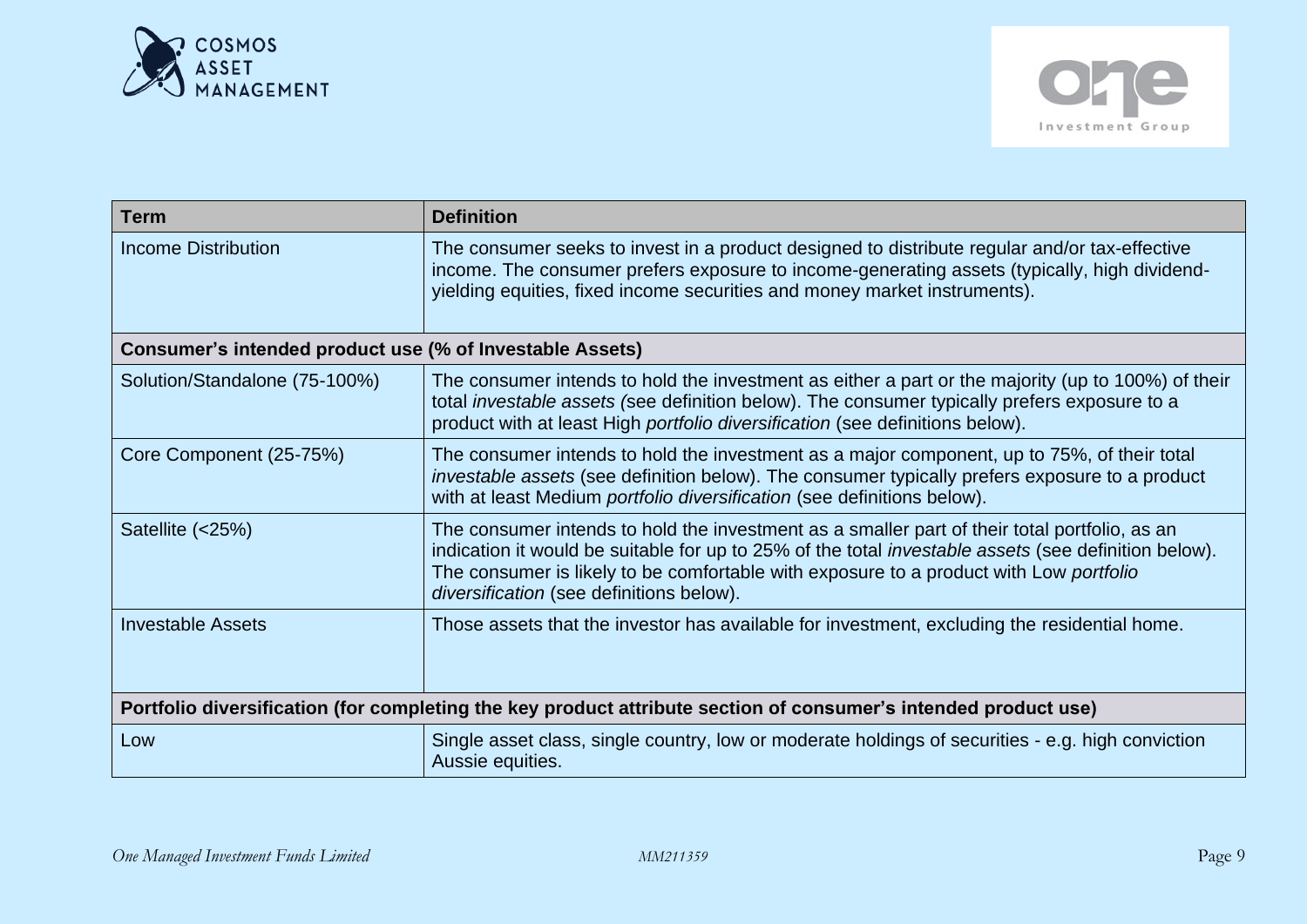



| <b>Term</b>                                               | <b>Definition</b>                                                                                                                                                                                                                               |
|-----------------------------------------------------------|-------------------------------------------------------------------------------------------------------------------------------------------------------------------------------------------------------------------------------------------------|
| Medium                                                    | 1-2 asset classes, single country, broad exposure within asset class, e.g. Aussie equities "All<br>Ords".                                                                                                                                       |
| <b>High</b>                                               | Highly diversified across either asset classes, countries or investment managers, e.g. Australian<br>multi-manager balanced fund or global multi-asset product (or global equities).                                                            |
| <b>Consumer's intended investment timeframe</b>           |                                                                                                                                                                                                                                                 |
| Short $(≤ 2 years)$                                       | The consumer has a short investment timeframe and may wish to redeem within two years.                                                                                                                                                          |
| Medium $(> 2$ years)                                      | The consumer has a medium investment timeframe and is unlikely to redeem within two years.                                                                                                                                                      |
| Long $(> 5$ years)                                        | The consumer has a long investment timeframe and is unlikely to redeem within five years.                                                                                                                                                       |
| Consumer's Risk (ability to bear loss) and Return profile |                                                                                                                                                                                                                                                 |
|                                                           | A consumer's desired product return profile would generally take into account the impact of fees, costs and taxes.                                                                                                                              |
| Low                                                       | The consumer is conservative or low risk in nature, seeks to minimise potential losses (e.g. has<br>the ability to bear up to 1 negative return over a 20 year period (SRM 1 to 2)) and is comfortable<br>with a low target return profile.     |
|                                                           | Consumer typically prefers defensive assets such as cash and fixed income.                                                                                                                                                                      |
| Medium                                                    | The consumer is moderate or medium risk in nature, seeking to minimise potential losses (e.g.<br>has the ability to bear up to 4 negative returns over a 20 year period (SRM 3 to 5)) and<br>comfortable with a moderate target return profile. |
|                                                           | Consumer typically prefers a balance of growth assets such as shares, property and alternative<br>assets and defensive assets such as cash and fixed income.                                                                                    |
| High                                                      | The consumer is higher risk in nature and can accept higher potential losses (e.g. has the ability<br>to bear up to 6 negative returns over a 20 year period (SRM 6)) in order to target a higher target<br>return profile.                     |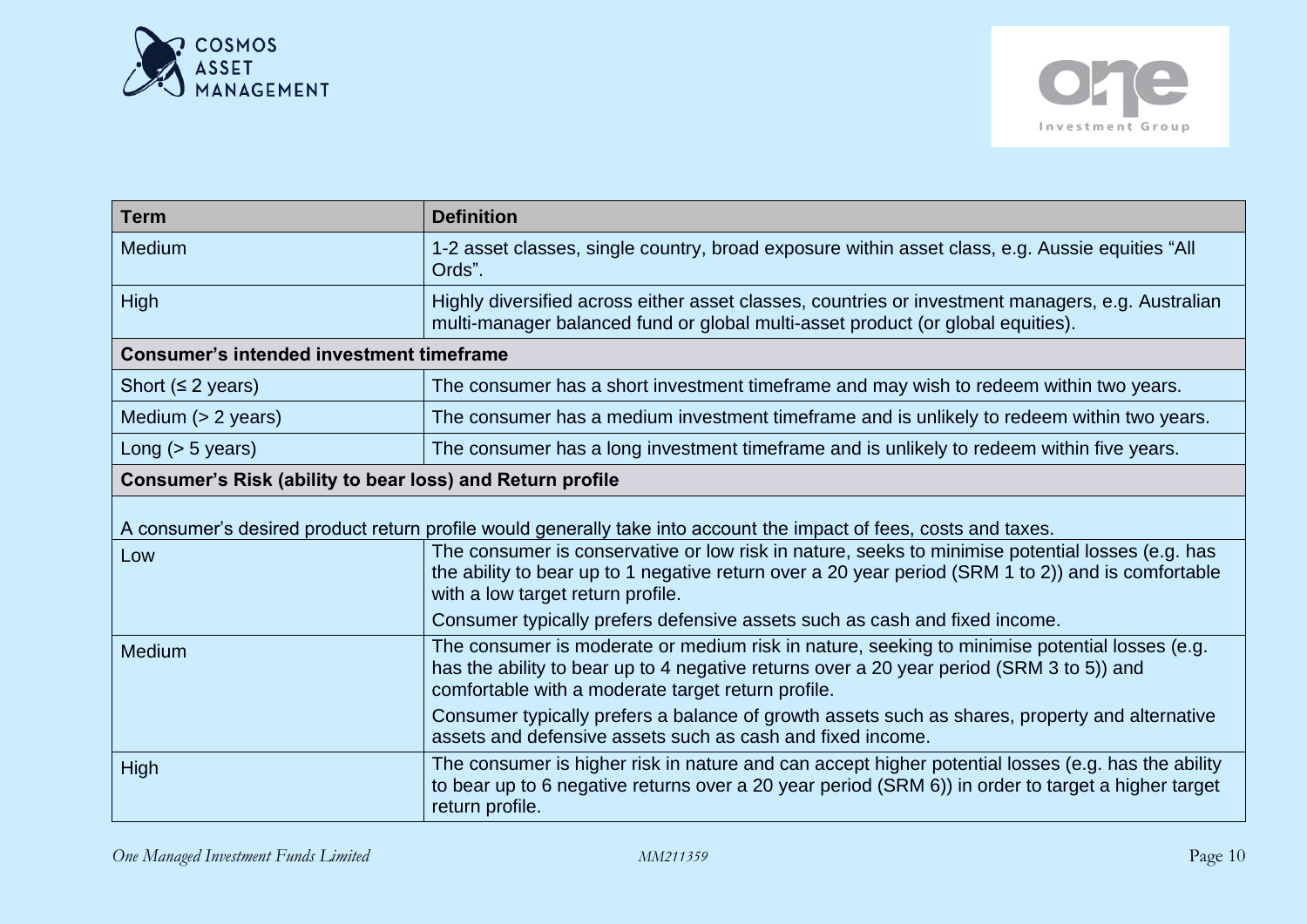



| <b>Term</b>                                           |                                                                                                                                                                                                                                                                                                                | <b>Definition</b>                                                                                                                                                                                                                                                                |  |
|-------------------------------------------------------|----------------------------------------------------------------------------------------------------------------------------------------------------------------------------------------------------------------------------------------------------------------------------------------------------------------|----------------------------------------------------------------------------------------------------------------------------------------------------------------------------------------------------------------------------------------------------------------------------------|--|
|                                                       |                                                                                                                                                                                                                                                                                                                | Consumer typically prefers predominantly growth assets such as shares, property and alternative<br>assets with only a smaller or moderate holding in defensive assets such as cash and fixed<br>income.                                                                          |  |
| Very high                                             |                                                                                                                                                                                                                                                                                                                | The consumer has a more aggressive or very high risk appetite, seeks to maximise returns and<br>can accept higher potential losses (e.g. has the ability to bear 6 or more negative returns over a<br>20 year period (SRM 7) and possibly other risk factors, such as leverage). |  |
|                                                       |                                                                                                                                                                                                                                                                                                                | Consumer typically prefers growth assets such as shares, property and alternative assets.                                                                                                                                                                                        |  |
| Consumer's need to withdraw money                     |                                                                                                                                                                                                                                                                                                                |                                                                                                                                                                                                                                                                                  |  |
|                                                       |                                                                                                                                                                                                                                                                                                                |                                                                                                                                                                                                                                                                                  |  |
| Daily/Weekly/Monthly/Quarterly/<br>Annually or longer |                                                                                                                                                                                                                                                                                                                | The consumer seeks to invest in a product which permits redemption requests at this frequency<br>under ordinary circumstances and the issuer is typically able to meet that request within a<br>reasonable period.                                                               |  |
| <b>Distributor Reporting</b>                          |                                                                                                                                                                                                                                                                                                                |                                                                                                                                                                                                                                                                                  |  |
| Significant dealings                                  | Section 994F(6) of the Act requires distributors to notify the issuer if they become aware of a significant dealing<br>in the product that is not consistent with the TMD. Neither the Act nor ASIC defines when a dealing is<br>'significant' and distributors have discretion to apply its ordinary meaning. |                                                                                                                                                                                                                                                                                  |  |
|                                                       | The issuer will rely on notifications of significant dealings to monitor and review the product, this TMD, and its<br>distribution strategy, and to meet its own obligation to report significant dealings to ASIC.                                                                                            |                                                                                                                                                                                                                                                                                  |  |
|                                                       |                                                                                                                                                                                                                                                                                                                | Dealings outside this TMD may be significant because:                                                                                                                                                                                                                            |  |
|                                                       |                                                                                                                                                                                                                                                                                                                | they represent a material proportion of the overall distribution conduct carried out by the distributor in<br>relation to the product, or                                                                                                                                        |  |
| detriment to the consumer (or class of consumer).     |                                                                                                                                                                                                                                                                                                                | they constitute an individual transaction which has resulted in, or will or is likely to result in, significant                                                                                                                                                                  |  |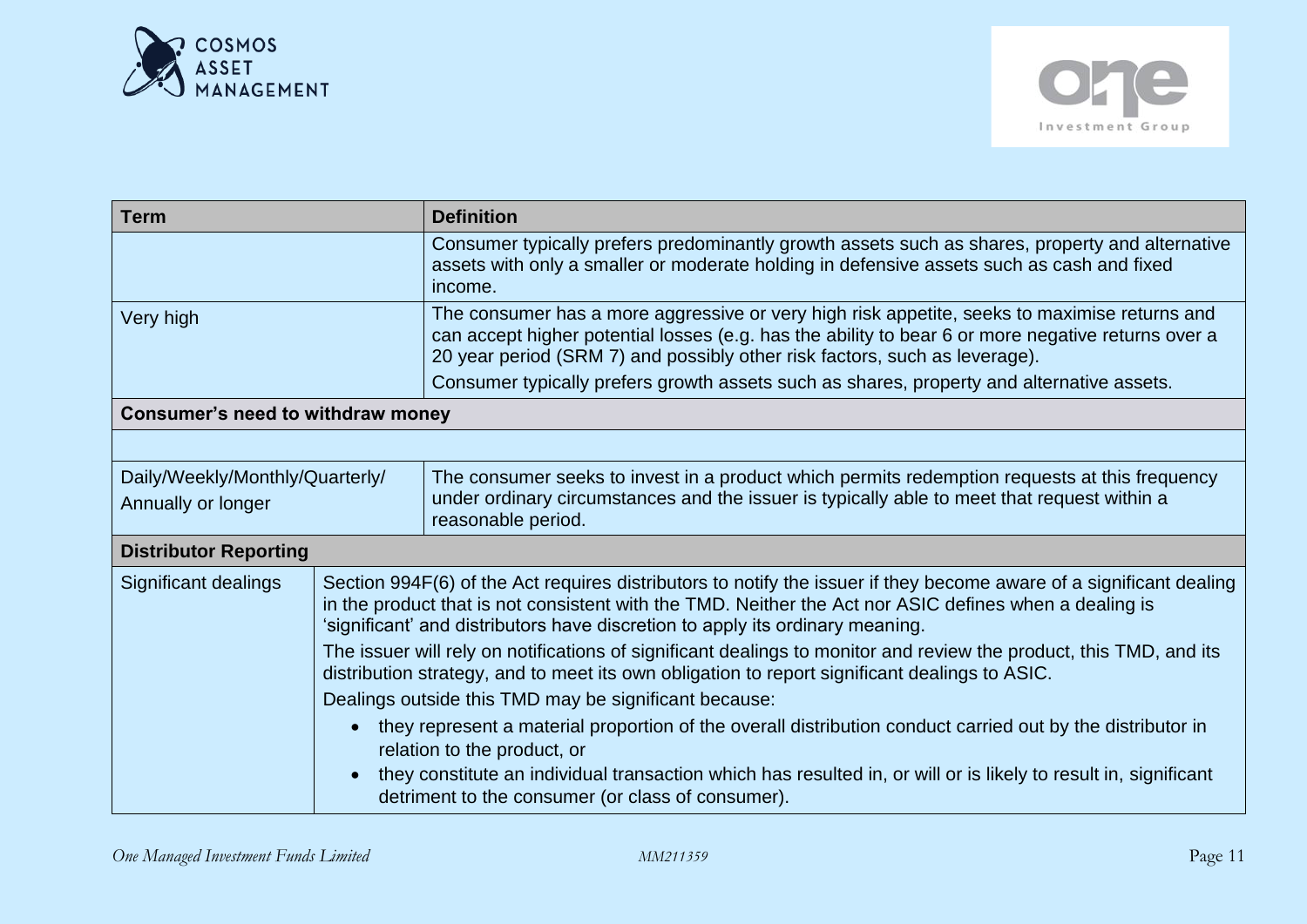



| Term |                                                                                                                | <b>Definition</b>                                                                                                                                                               |
|------|----------------------------------------------------------------------------------------------------------------|---------------------------------------------------------------------------------------------------------------------------------------------------------------------------------|
|      | In each case, the distributor should have regard to:                                                           |                                                                                                                                                                                 |
|      |                                                                                                                | the nature and risk profile of the product (which may be indicated by the product's risk rating or<br>withdrawal timeframes),                                                   |
|      |                                                                                                                | the actual or potential harm to a consumer (which may be indicated by the value of the consumer's<br>investment, their intended product use or their ability to bear loss), and |
|      |                                                                                                                | the nature and extent of the inconsistency of distribution with the TMD (which may be indicated by the<br>number of red or amber ratings attributed to the consumer).           |
|      | Objectively, a distributor may consider a dealing (or group of dealings) outside the TMD to be significant if: |                                                                                                                                                                                 |
|      |                                                                                                                | it constitutes more than half of the distributor's total retail product distribution conduct in relation to the<br>product over the reporting period,                           |
|      |                                                                                                                | the consumer's intended product use is Solution / Standalone, or                                                                                                                |
|      |                                                                                                                | the consumer's intended product use is <i>Core component</i> and the consumer's risk (ability to bear loss)<br>and return profile is Low.                                       |